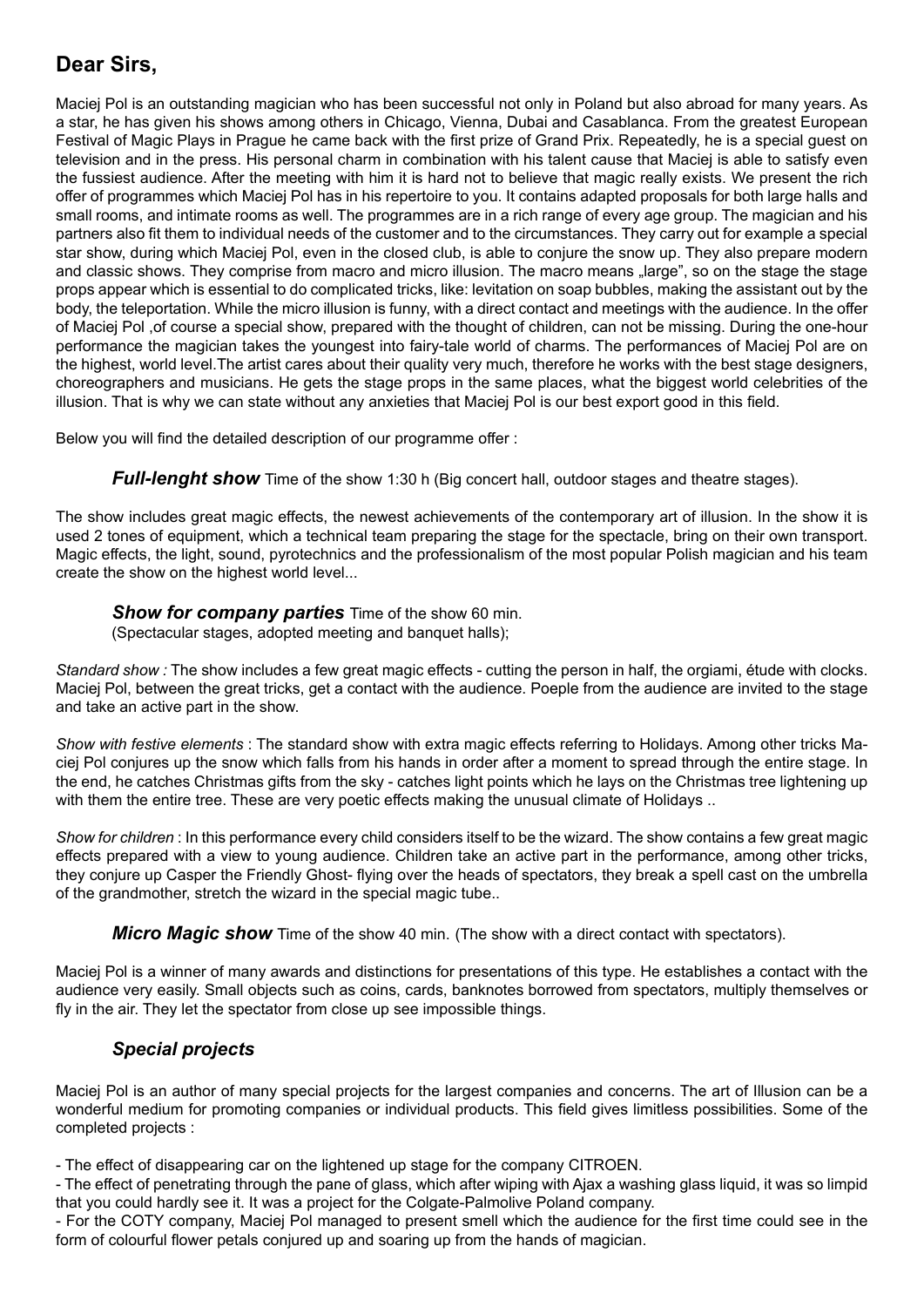- For the company the IBM he represented the effect of the teleportation of the chairman of the company from the square beneath the palace of the Culture in Warsaw to the theatre of Słowacki in Cracow.

# **Description of effects:**

**Penetration.** A stage is dark and empty, a delicate music is heard. The quiet rain turns into the storm. A demonic girl runs up the stage in the long red coat. In the frantic dance the girl throws at the stage the sheet of material from which a man emerges. In order to stop him she fetters his hands spread out into the metal stocks. The music heightens the tension. The girl digs fingers into his body... and how it is in terrible nightmares, pierces it through his torso penetrating through him to the other side.

**Turning.** An assistant enters the four legs upright chest. The face of the assistant is visible in the smaller box, put above the chest. Now, an astonishing thing takes place... The magician turns the head of the assistant around her pivot many times. Contrary to the nature, the neck of the girl stays screwed. It is however not everything. Because it turns out that her body has also been screwed. The torso of the assistant disappeared in the dress wreathed into the plait... After a while, the magician carries out above described activities in opposite direction. And... everything is getting back to normal.

**Origami.** On the low bench with the thin top a small cube sits down, the shape of which is reflected itself in the vertical placed mirror on the other side of the bench. A secret mystery play starts, the heroes of which are Pol and his assistant Iza. To the surprise of spectators the magician spreads partition walls of the box creating the big box from them. The music heightens the mood... Iza enters the box and disappears in its interior. Pol folds the partition walls to the box, again forming the small cube from it. Rustle in the auditorium... A question arises: how did it happen, that the adult woman fitted in this tiny box? Still not yet end... The magician sticks three big swords in the cube. Shock! After a moment, Pol removes the swords, spreads the partition walls creating the big box again. The audience holds its breath... Musical chord and the assistant leaves the box... being alive and dressed in the completely different outfit. From behind her back, you will see a fireworks display !

**Disappearing in full lighting.** The magician in front of spectators' eyes dissolves into thin air in order after a moment to turn up at the same place again. In fact, it is currently the only one such an act presented in this version on stages of world.

**Cutting the person.** A sensational trick in which the most modern technical solution was used. Maciej Pol does the trick, as the only magician in Poland. In full lighting, without any camouflage, Pol demonstrates the breathtaking effect. A magician's assistant lies down on the thin top of the bench. Her torso stays covered with two transparent cases from which the head and feet stick out. Pol cuts her body with metal plates. And a strange thing happens... The bench is divided into two parts. A half of the woman, against the laws of nature, with beaming face with the smile lies down on the one part, while moving feet to the rythym of the dance melody lie down on the other. After a moment, the parts of the bench are connected again, and the casing is taken, but the girl ... safe and sound!

**Secret of the Old Clock.** In the romantic scenery of the winter night, the old clock measures time lazily ... It is slow... The lost girl moves large pointers... The clock strikes midnight. Along with the struck of the last gong its inside flashes suddenly with dazzle... Behind the pane an outline of a figure appears. When the door of the old clock is getting ajar, Maciej Pol turns up at it. This poetic effect is a result of transposing the scene from the opera "Straszny dwór" (Terrible manor house) made by Stanisław Moniuszko.

**Clocks.** An etude in the classical style. Maciej Pol conjures up clocks of different kind. Ones play, others ring and still others float in the air. There are more and more of them. In the end, the magician conjures up two of enormous size clocks. In this scene, tricks, the music and sound effects, harmonise with one another creating a unique character of the show. This magic trick has been awarded at many international festivals of the art of illusion.

**Levitation on soap bubbles.** It is a romantic story about yearnings and dreams of children, for whom surrounding world is hundreds of soap bubbles ... Ones crack, others appear into their place. Suddenly, a carpet of soap bubbles appears on which the assistant of the magician lies down, and after a while she is hung in the air. Raised by the force of bubbles going up, she levitates above them like the feather raised in the wind. However, an even stranger thing happens... The girl swimming in the air goes her wizard around and stops above the carpet of fleeting "soap balloons" which slowly goes down, and along with it the assistant. A dream about children's dreams ends in a magic world of Maciej Pol.

**Emergence from the poster.** To the empty stage assistants in white overalls carry a great poster. They hang it in the blank space. In the poster one can see the Magician and his assistant. To the surprise of the audience the poster revives and hung flat figures leave the poster running out in the direction of the audience.

**Snowstorm.** Maciej Pol spins a tale about distant warm countries in which people have never seen snow in their life. They don't know what snow is like: warm, or cold, hard or soft, light or heavy ... And probably their dreams of touching the real snow would never have come true, if it had not been for the wizard on the Vistula river... One sunny day, fluffy,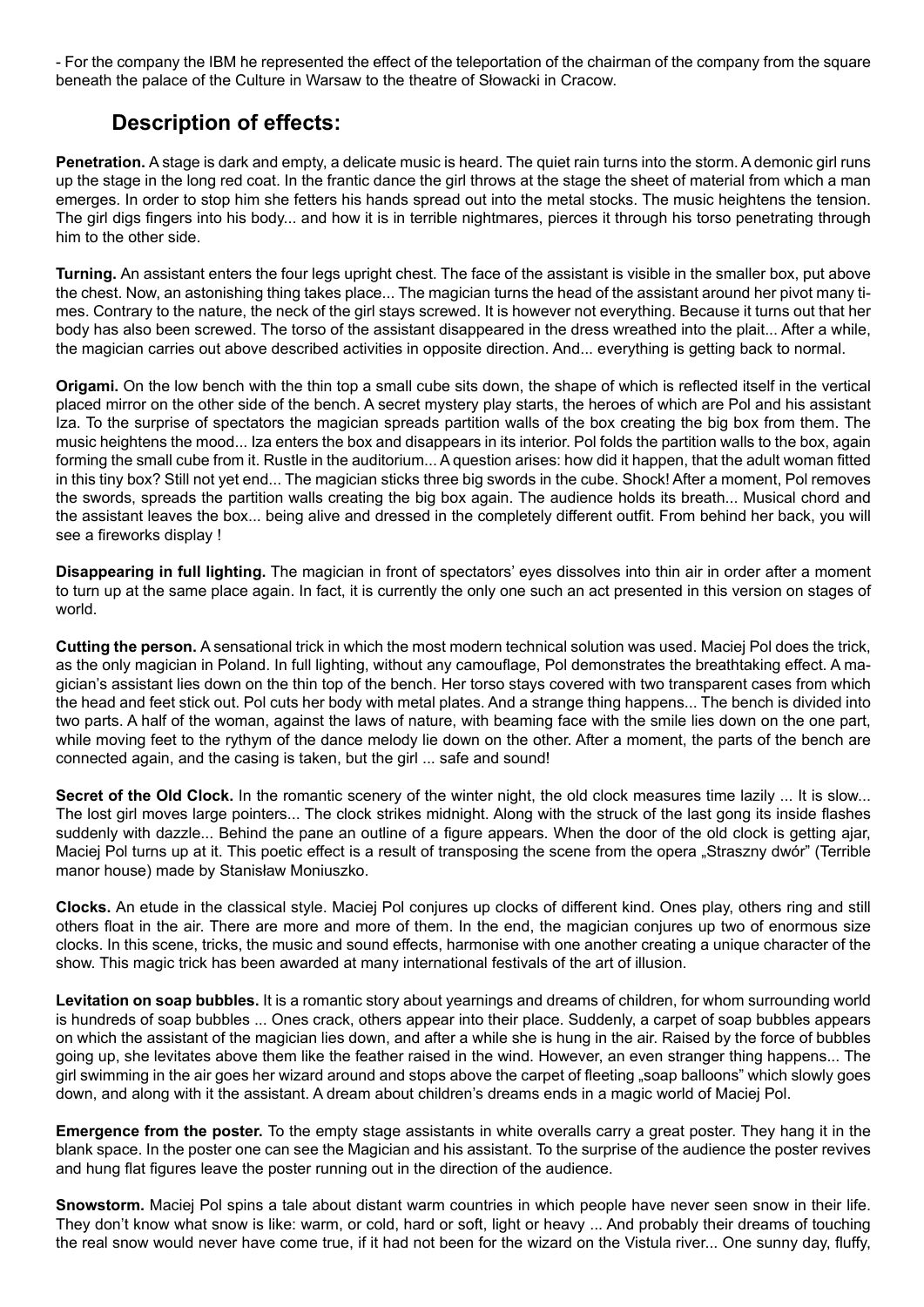soft and white snow started falling on their heads ... Maciej Pol sets his hands and almost at that very moment tosses the geyser of snowflakes from them up ... Tiny white snowflakes whirl after the stage in the crazy dance creating the real snowstorm. They spill from the hands of the magician like from the snow cloud in the unusual poetic mood.

**Christmas tree.** A festive act in which Maciej Pol gets stars into his fingers from the sky, light tiny dots, and sparks with which he decorates the festive Christmas tree. Appropriately composed music and the text give the plenty of the positive energy and let the audience feel the climate of approaching holidays.

**Rapid swap.** A magic trick in which assistants wrap Maciej Pol up in the sheet of material. The material flows down from the distinct, all the time visible figure of the magician and ... it turns out that it is somebody else. This unusual metamorphosis can be prepared with the person appointed earlier by the contractor.

**Chest.** The effect of the trick enables the living person to appear in the empty box. When Pol gets on a stage, the audience asks itself: how come? The magician without an assistant, all alone? As a kind of response to the questions, the magician presents the inside of the empty chest to the spectators. He closes the lid, performs the magic gesture and here an incredible thing happens ... The lid goes up, and an assistant leaves the inside of the chest. At the request of organisers the magician can conjure up the person in this way freely chosen by them.

**Harley Illusion.** It is a modern effect, with the unusual dynamic action and the surprising end. For the first time on Polish stages! On the podium a container is placed with left walls, made of matte, translucent material. On the stage an assistant turns up with the lamp at the hand lighting up the podium from every side. The podium is empty! Seconds later, the other assistant at the lightning pace lifts the walls of the container. Almost at that very moment behind the front wall of the box an outline of the sitting figure on the motor appears. A whirr of the machine is heard... the walls of the container fall down. On the podium there is a huge motor on which he sits in the helmet "rider". Not anybody else is it as Maciej Pol.

**Exchange of the car.** The exchange of the car into other vehicle or into a group of dancers. A car drives onto the openwork bridge. Dancers cover the vehicle with a white sheet of material. At that very moment, Maciej Pol pulls the material off and a group of dancers, or other vehicle, turns up at the place in which a moment ago the spectators could see the car. Maciej Pol, as first in Poland, prepared and presented this effect.

**Emergence in full daylight.** The effect enables the known personage from the world of business, politics, or culture to appear on the stage... The full surprise and the unforgettable impression. Just right above the stage, in decorated frames, there are two images hung. To the first tacts of the music the images move towards themselves, moving towards the centre-stage. In the moment, when they pass each other, between them, a figure in question emerges. For the first time Maciej Pol demonstrated this trick in television programme entitled "Magiczny alfabet wspomnień Jerzego Gruzy" (Magic alphabet of memories of Jerzy Gruza).

**Levitation.** Defeating the law of universal gravitation was an eternal dream of the man, and in the end - rising into the air... High... Above the earth... The Homo sapiens caused this play to be done... Admittedly, applying the high modern technology, but still one did. Maciej Pol went even further... On eyes of the spectators, by means of secret power, causes, that his assistant Iza floats in the air and being in a kind of unusual dream, levitates above the stage. To the question of spectators: how do you do it? Pol answers - . I simply realize my dreams... .

**Fan.** A modern hit effect, in the dynamic artwork in which Maciej Pol penetrates through the airscrews of the speeding fan. Poetic etude in which Maciej Pol turns back time thanks to the full box of old stuff from his childhood. Small objects bring back his memories. In the end, the magician dreaming, floats in the air.

**Box full of memories.** Poetic etude in which Maciej Pol turns back time thanks to the full box of old props from his childhood. Small objects bring back his memories. In the end magician dreaming, floats in the air.

**Shadow.** An effect in which Maciej Pol, in the incredible way, materializes a girl in the small box. At first, her shadow appears, and then the whole person. It is a hit act presented by the biggest stars of the illusion in the world.

**Stretching.** Maciek is imprisoned in the magic roll from which his head, hands and legs stick out. Prevailing Iza proves now who actually rules in their duet... , and does with her partner what she wants! His head moves into the regions of his feet, while his hands stay at the top in order after a moment to exchange seats with the legs of the magician. What a weird mishmash! After many adventures, Pol regains the freedom. Phew.

**Penetration through the pane.** It is an experiment with the glass sheet which is subjected to the inspection of spectators. The smooth surface of the glass sheet assures us that penetrating through it is completely impossible. Maciej Pol, in the atmosphere of tension, punctures the pane with his hand. At the end of the show, the spectators examine the pane again... The surface of the pane remains intact!

**Cage being on fire.** It is a trick based on the former pagan beliefs, when the fire was set in honour of some deity ...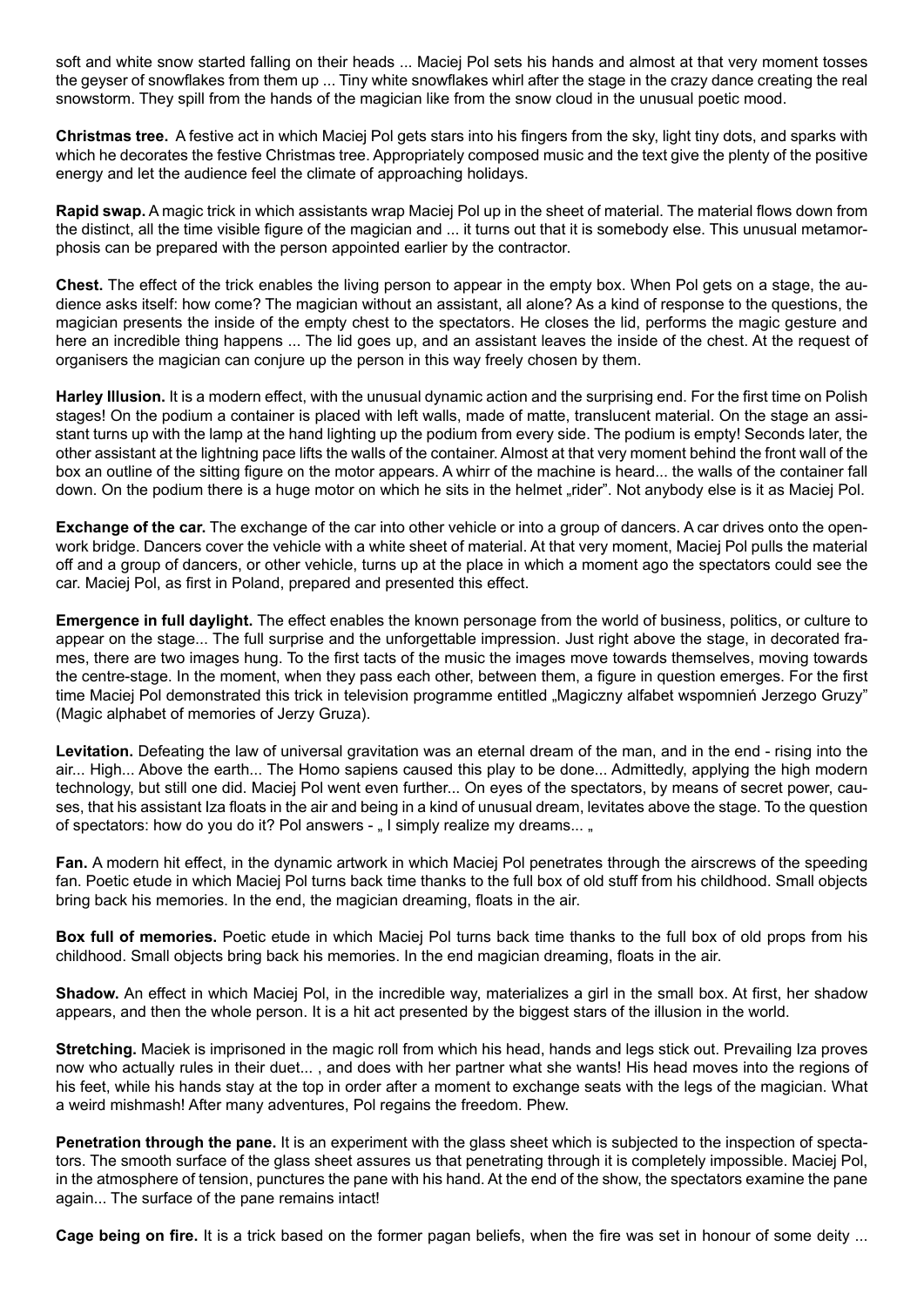Performing ritual practice Pol moves the torch being on fire close to the metal cage. The interior of the cage is full of flames. Moments later, a girl from magic dreams turns up at the cage. This is an unusual picturesque effect, speaking to our imagination.

**Teleportation.** It is a dynamically and newly arranged act, with the heightening tension and pyrotechnic effects. The final effect is absolutely surprising. Pol imprisoned in the triangular pyramid, which is suspended a few metres above the stage, is on fire in front of spectators' eyes...! When the pyramid being on fire blows out, at that very moment the magician appears on the auditorium, among its last rows. It is a complete confusion.

#### **.. in a direct contact with spectators, for young spectators :**

**Umbrella.** It is a funny act of a couple with the participation of invited young spectators, during which colour handkerchieves exchange places with the covering of umbrella. Surprising effect! A witty dialogue with spectators which arouses the audience for the active participation in the show.

**Flying rug.** It is a trick coming from the fairy tale entitled "One Thousand and One Nights". A great attraction of performances for children. On the blades of swords there is an outstretched rather small rug. Pol invites a child to the play. He seats the child on the rug and one by one removes all swords. Despite the laws of physics, the small hero of the performance levitates ... In order to convince the remaining spectators that the rug along with the child isn't supported or propped, the magician transfers the hoop. Real magic! However, every fairy tale has its end. The swords stay again put under the rug, and the small child who only a minute ago floated in the air, wakes up from the magic dream. Unaware of what he or she participated in, jumps down and with the spontaneous applause of the audience leaves the stage ...

**Casper the Friendly Ghost.** A humorous story about the tourist who wandering across roadless tracts comes across a group of children on his road. He decides to bring them into the world of illusion. Casper the Friendly Ghost locked up in the glass cylinder, helps him with the accomplishment of this task. He makes that a record of the excerpt freely chosen by children of the poem appears on the empty carton... Under it, the friendly ghost puts his brisk signature although he isn't the author of the "poem" at all... In the end - the white friendly ghost freed from the cylinder, glides above the heads of the surprised audience, afterwards comes back to the stage and disappears.

**Morning with the Radio.** The morning in the magic world of Maciek and Iza - both make some preparations for the journey. During these activities, everyday articles gain the magic power and at least appropriate moments play pranks on our heroes. To the surprise of spectators, a playing radio disappears in the final scene! The fictionalized act with the cheerful musical setting.

**Miracle.** A magic skit about the light, humorous plot with the lively and witty dialogue with spectators, in which a living rabbit disappears from the eye-field of the audience turning into a huge... carrot. The latter one, to the surprise of the spectators, suddenly revives and starts seeking the rabbit which turns up at the hand of the surprised spectator.

#### **... in a direct contact with spectators, for adult spectators :**

**Unfortunate sharpshooter.** A scene full of comic tribulations, in which a sharpshooter chosen out of the audience is a hero. Every shot fired by him hits on the other, not fixed destination, playing havoc with the poorly prepared scenery of the act. At last, however our hero hits a "bullseye", revealing - in the incomprehensible way - the card which he chose at the beginning of the performance. Surprising effects and not a less surprising end !

**Dream.** It is an effect with a girl from the audience, in which the magician returning to his dreamy memories, guesses the card chosen earlier by the girl.

**Factory of Money.** A surrealist scene, in which - kind of in the dream - the hero gives money away. The banknotes in his hands however do not decrease at all, just the opposite, still increase, filling a seeming budget gap up. A funny monologue which accents unexpected trick effects accompanies the magic trick.

**Paper.** It is a trick with a person from the audience. An act, in which the audience is a witness examining the workshop of the magician from the inside. The spectator participating in the experiment doesn't know what it is going on, and what the plenty of funny situations causes.

**Hoops.** It is a classical effect brought from the 14th century in Europe by the Spanish knight called Damatus. The riddle of world stages which is difficult to explain because of linking, disconnecting, arranging of different figures from metal hoops, constituting closed circumferences. Absolutely excellent fun with spectators.

**Secret of the certain ring.** It is a trick which ends with the surprising effect for the spectator participating in the performance. After many comic adventures, the ring of the spectator disappears in order at that very moment to appear in